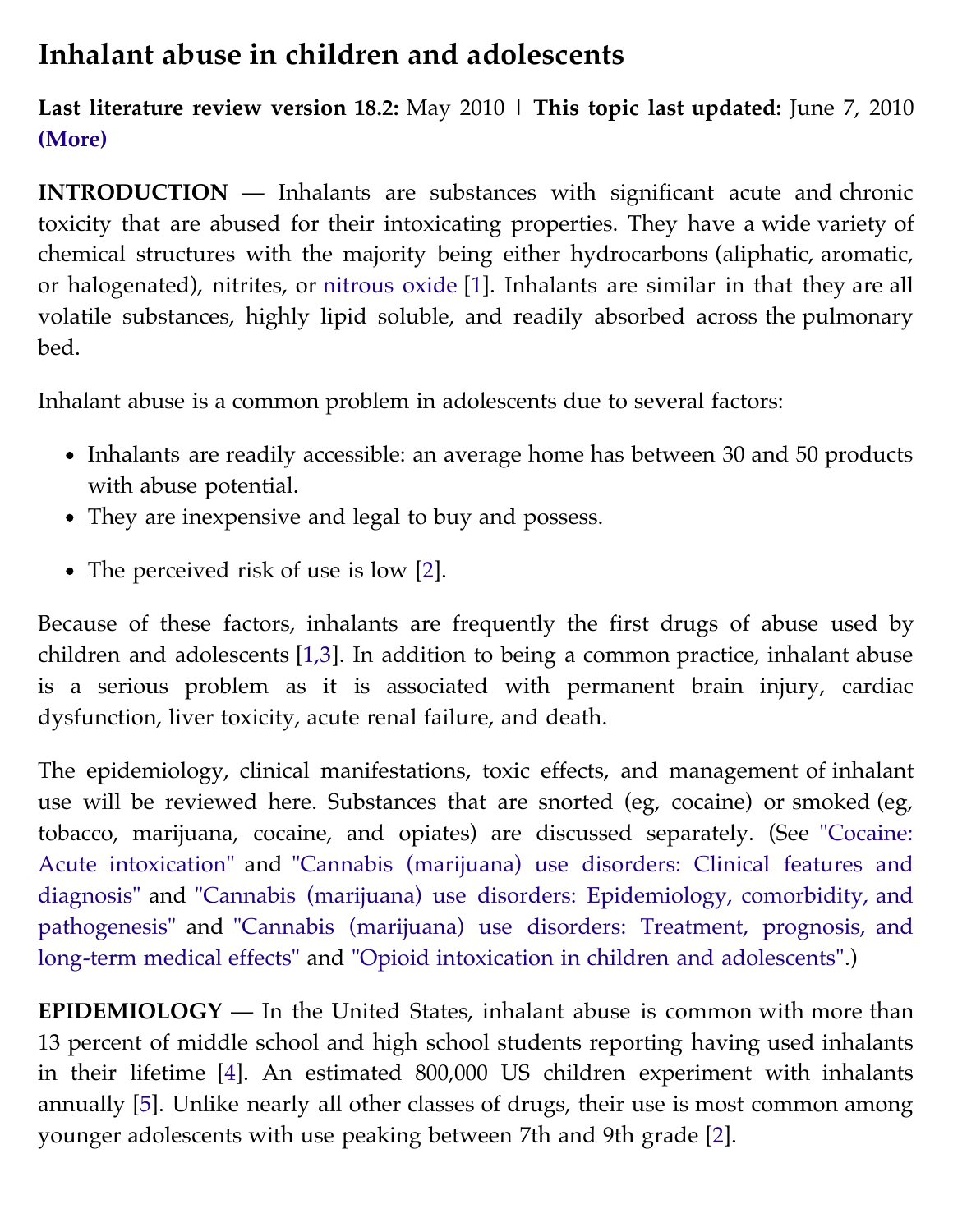The incidence of inhalant abuse in children 12 to 18 years old has fluctuated over the past 25 years based on surveys of adolescents. Incidence of use tripled between 1983 and 1993 [[6\]](https://vpn.ucsf.edu/online/content/,DanaInfo=www.uptodate.com+abstract.do?topicKey=ped_tox%2F6962&refNum=6), peaking in 1995, and then showed a steady decline until 2002. Since that time, incidence has gradually increased [\[2](https://vpn.ucsf.edu/online/content/,DanaInfo=www.uptodate.com+abstract.do?topicKey=ped_tox%2F6962&refNum=2)]. Unlike other drugs of abuse, male and female adolescents report a similar rate of inhalant abuse [[5](https://vpn.ucsf.edu/online/content/,DanaInfo=www.uptodate.com+abstract.do?topicKey=ped_tox%2F6962&refNum=5)]. In the past, Native American children were at higher risk for inhalant abuse [[7,8](https://vpn.ucsf.edu/online/content/,DanaInfo=www.uptodate.com+abstract.do?topicKey=ped_tox%2F6962&refNum=7%2C8)]. However, rates of abuse have fallen steadily in this group since 1985 and are now at levels comparable to the general population. Education on prevention and treatment is thought to be responsible for this trend [\[9](https://vpn.ucsf.edu/online/content/,DanaInfo=www.uptodate.com+abstract.do?topicKey=ped_tox%2F6962&refNum=9)]. A slightly higher incidence of inhalant abuse in rural communities continues to be noted [[10,11\]](https://vpn.ucsf.edu/online/content/,DanaInfo=www.uptodate.com+abstract.do?topicKey=ped_tox%2F6962&refNum=10%2C11).

Similar to national survey data, exposures in 12 to 17 year old patients reported to US regional poison control centers declined from 73 cases per million in 1993 to 33 cases per million in 2003, and the peak age of exposure was 14 years [\[11\]](https://vpn.ucsf.edu/online/content/,DanaInfo=www.uptodate.com+abstract.do?topicKey=ped_tox%2F6962&refNum=11). Among all patients, there were 167 deaths out of 35,453 exposures between 1993 and 2008. Butane, propane, and air fresheners were associated with the highest fatality rate. Males comprised 73 percent of all cases reported to poison centers suggesting that boys may have riskier inhalant abuse behaviors.

Numerous studies have demonstrated significant mental health and behavioral comorbidities among patients who are inhalant abusers. They are more likely to have an episode of major depression [[5,12,13\]](https://vpn.ucsf.edu/online/content/,DanaInfo=www.uptodate.com+abstract.do?topicKey=ped_tox%2F6962&refNum=5%2C12%2C13), suicidality [[14](https://vpn.ucsf.edu/online/content/,DanaInfo=www.uptodate.com+abstract.do?topicKey=ped_tox%2F6962&refNum=14)], conduct disorder [[12](https://vpn.ucsf.edu/online/content/,DanaInfo=www.uptodate.com+abstract.do?topicKey=ped_tox%2F6962&refNum=12)], and are at an increased risk for future drug abuse problems [[15](https://vpn.ucsf.edu/online/content/,DanaInfo=www.uptodate.com+abstract.do?topicKey=ped_tox%2F6962&refNum=15)].

**MECHANISM OF ACTION** — Volatile hydrocarbons and [nitrous oxide](https://vpn.ucsf.edu/online/content/,DanaInfo=www.uptodate.com+topic.do?topicKey=drug_l_z/36265&source=see_link) have a similar mechanism of action. Like [ethanol](https://vpn.ucsf.edu/online/content/,DanaInfo=www.uptodate.com+topic.do?topicKey=ped_drug/72660&source=see_link) and other inhalational anesthetic agents, they are highly lipid soluble. They are rapidly absorbed across the pulmonary bed into the bloodstream and are distributed throughout the body [\[16\]](https://vpn.ucsf.edu/online/content/,DanaInfo=www.uptodate.com+abstract.do?topicKey=ped_tox%2F6962&refNum=16). Neurons, which have a high lipid content, are particularly susceptible to the solvent properties of these compounds [\[17,18](https://vpn.ucsf.edu/online/content/,DanaInfo=www.uptodate.com+abstract.do?topicKey=ped_tox%2F6962&refNum=17%2C18)].

These inhalants act as central nervous system (CNS) depressants. CNS depression is thought to be mediated by alteration of neuronal membrane function at glutamate or gamma amino butyric acid receptors [[19-21](https://vpn.ucsf.edu/online/content/,DanaInfo=www.uptodate.com+abstract.do?topicKey=ped_tox%2F6962&refNum=19-21)].

These inhalants produce an effect within seconds that typically lasts 15 to 45 minutes. There have been rare cases of prolonged symptoms when large quantities have been inhaled [[22](https://vpn.ucsf.edu/online/content/,DanaInfo=www.uptodate.com+abstract.do?topicKey=ped_tox%2F6962&refNum=22)]. Initial euphoria is followed by lethargy. Judgment and coordination are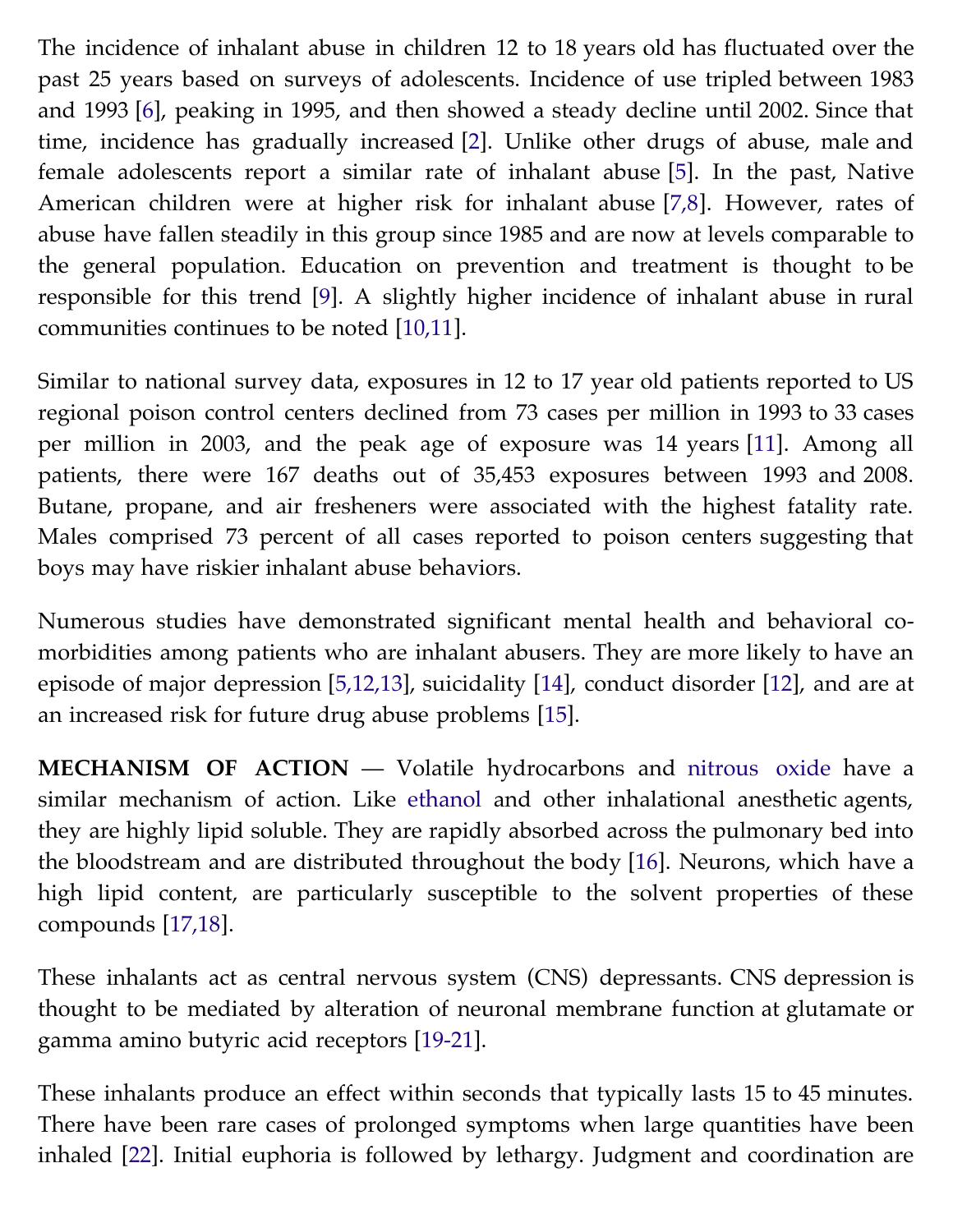impaired [[23](https://vpn.ucsf.edu/online/content/,DanaInfo=www.uptodate.com+abstract.do?topicKey=ped_tox%2F6962&refNum=23)]. Intoxication is maintained through repeated use. Symptoms of tolerance to the effects of inhalants and physiologic withdrawal have been described [\[1\]](https://vpn.ucsf.edu/online/content/,DanaInfo=www.uptodate.com+abstract.do?topicKey=ped_tox%2F6962&refNum=1).

Nitrites produce their pleasurable effects by intense vasodilation which produces a sensation of heat and warmth. Absorption is rapid across the pulmonary bed leading to onset of hypotension and reflex tachycardia within seconds of inhalation. Effects are brief, lasting less than five minutes. Nitrites are also used to enhance sexual pleasure by prolonging penile erection and promoting anal sphincter relaxation.

**TECHNIQUES (SNIFFING, HUFFING, OR BAGGING)** — In the United States, the most frequently used inhalants include glue, shoe polish, or toluene (30 percent); gasoline or lighter fluid (25 percent); [nitrous oxide](https://vpn.ucsf.edu/online/content/,DanaInfo=www.uptodate.com+topic.do?topicKey=drug_l_z/36265&source=see_link) or "whippits" (25 percent); and spray paints (23 percent) [\[5](https://vpn.ucsf.edu/online/content/,DanaInfo=www.uptodate.com+abstract.do?topicKey=ped_tox%2F6962&refNum=5)]. Each of these substances may contain more than one toxic compound ([table 1](https://vpn.ucsf.edu/online/content/,DanaInfo=www.uptodate.com+image.do?imageKey=PEDS%2F21308)) [[1](https://vpn.ucsf.edu/online/content/,DanaInfo=www.uptodate.com+abstract.do?topicKey=ped_tox%2F6962&refNum=1)].

Inhalants may be sniffed directly from a container or sprayed directly on to a heated surface to enhance vaporization ("sniffing") [\[24\]](https://vpn.ucsf.edu/online/content/,DanaInfo=www.uptodate.com+abstract.do?topicKey=ped_tox%2F6962&refNum=24). Volatile liquid substances also may be inhaled from a saturated cloth that is held under the nose or near the mouth ("huffing"), or from a bag that is placed over the mouth, nose, or head ("bagging"). The risk of asphyxia is increased with bagging because the partial pressure of hydrocarbon displaces [oxygen](https://vpn.ucsf.edu/online/content/,DanaInfo=www.uptodate.com+topic.do?topicKey=drug_l_z/59794&source=see_link) in the alveoli. The possibility of a suicide attempt should be considered in an individual who "bags" inhalants, particularly when the bag is placed over the head [[25](https://vpn.ucsf.edu/online/content/,DanaInfo=www.uptodate.com+abstract.do?topicKey=ped_tox%2F6962&refNum=25)]. The concentration of the inhaled substance increases from sniffing, to huffing, to bagging.

[Nitrous oxide](https://vpn.ucsf.edu/online/content/,DanaInfo=www.uptodate.com+topic.do?topicKey=drug_l_z/36265&source=see_link) is abused most commonly as "whippits". These are small, cylindrical metal bulbs with a pierceable end that contains compressed nitrous oxide, which are meant for use as a propellant for whipped cream makers. When misused, the end is pierced with a "cracker" and the escaping gas is captured in a balloon and then inhaled. Nitrous oxide can also be sniffed from whipped cream canisters.

The desired effects of inhalant abuse include euphoria, lightheadedness, and a general state of intoxication similar to that produced by alcohol or marijuana. The effects usually last for only 15 to 30 minutes, but can be sustained by continuous or repeated use [[26](https://vpn.ucsf.edu/online/content/,DanaInfo=www.uptodate.com+abstract.do?topicKey=ped_tox%2F6962&refNum=26)].

**RECOGNITION OF INHALANT ABUSE** — Inhalant abuse frequently goes undetected. Clues to inhalant abuse include chemical odors on the breath, skin, or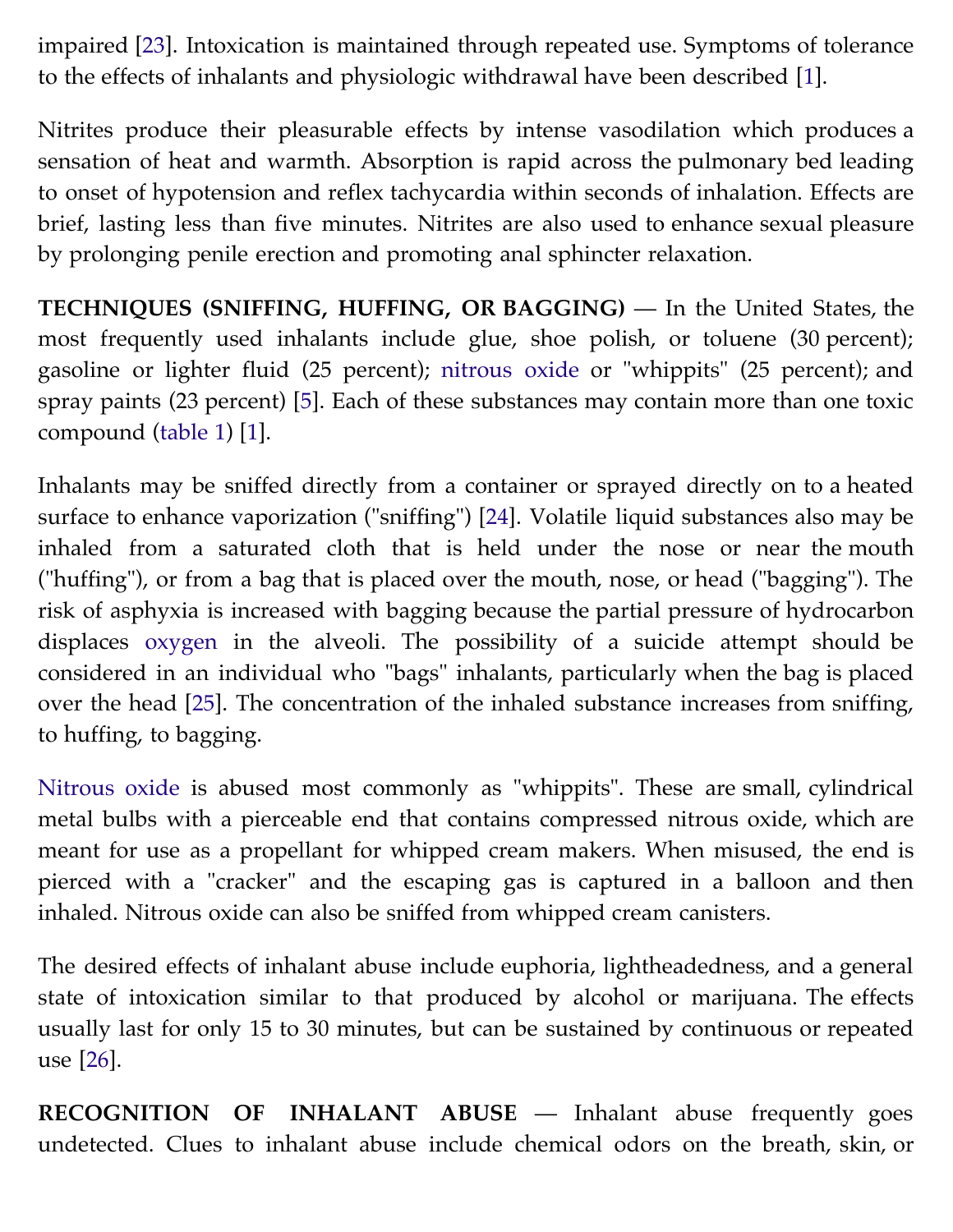clothes, and empty solvent containers or bags, rags, or gauze in the child's possession or trash [\[25\]](https://vpn.ucsf.edu/online/content/,DanaInfo=www.uptodate.com+abstract.do?topicKey=ped_tox%2F6962&refNum=25). "Glue-sniffer's rash" is an eczematoid dermatitis with erythema, inflammatory changes, and pruritus that occurs in the perioral area and extends to the midface. It is caused by the drying effects of hydrocarbons [[27](https://vpn.ucsf.edu/online/content/,DanaInfo=www.uptodate.com+abstract.do?topicKey=ped_tox%2F6962&refNum=27)]. Symptoms and signs of inhalant use are listed in the table [\(table 2\)](https://vpn.ucsf.edu/online/content/,DanaInfo=www.uptodate.com+image.do?imageKey=PEDS%2F21118).

**TOXICITY AND CLINICAL FINDINGS BY AGENT** — Although the vast majority of children who abuse volatile inhalant substances do not seek or require medical attention, inhalant abuse is potentially life-threatening. Death may result from asphyxia, suffocation, choking on vomitus, careless or dangerous behavior in potentially dangerous settings, and sudden sniffing death [\[28,29](https://vpn.ucsf.edu/online/content/,DanaInfo=www.uptodate.com+abstract.do?topicKey=ped_tox%2F6962&refNum=28%2C29)] seen with hydrocarbon abuse, especially halogenated hydrocarbons. Diagnosis of inhalant abuse is primarily based on history or circumstance (eg, patient found unresponsive with toxic inhalant or inhalant apparatus nearby). (See 'Techniques (sniffing, huffing, or bagging)' above.)

**Hydrocarbons** — Household products abused as inhalants typically contain a mixture of hydrocarbons. They are categorized by structure: aliphatic, aromatic, and halogenated. (See ["Hydrocarbon poisoning"](https://vpn.ucsf.edu/online/content/,DanaInfo=www.uptodate.com+topic.do?topicKey=ped_tox/11453&source=see_link).)

Aliphatic compounds are straight-chain compounds and include butane, propane, kerosene, and mineral seal oil. Gasoline is a mixture of aliphatic hydrocarbons that also may contain other substances such as xylene, toluene, benzene, naphthalene, or lead [\[16,30](https://vpn.ucsf.edu/online/content/,DanaInfo=www.uptodate.com+abstract.do?topicKey=ped_tox%2F6962&refNum=16%2C30)].

Aromatic hydrocarbons are cyclic compounds containing a benzene ring and are used as industrial solvents; benzene, toluene, and xylene are encountered most commonly. Toluene is found in a large number of household products including glues, adhesives, acrylic paints, paint thinners, and automotive products [\[16\]](https://vpn.ucsf.edu/online/content/,DanaInfo=www.uptodate.com+abstract.do?topicKey=ped_tox%2F6962&refNum=16).

Halogenated hydrocarbons include fluorinated hydrocarbons (freons) and chlorinated hydrocarbons (carbon tetrachloride, trichloroethylene, trichloroethane). They are used as solvents, degreasers, and spot removers, and in the dry cleaning industry. Freons are widely used as refrigerants and in fire extinguishers [[31-33](https://vpn.ucsf.edu/online/content/,DanaInfo=www.uptodate.com+abstract.do?topicKey=ped_tox%2F6962&refNum=31-33)].

The most important toxicities are cardiac and neurological, although hydrocarbons are toxic to essentially all body systems. Certain agents are more closely associated with a particular toxicity.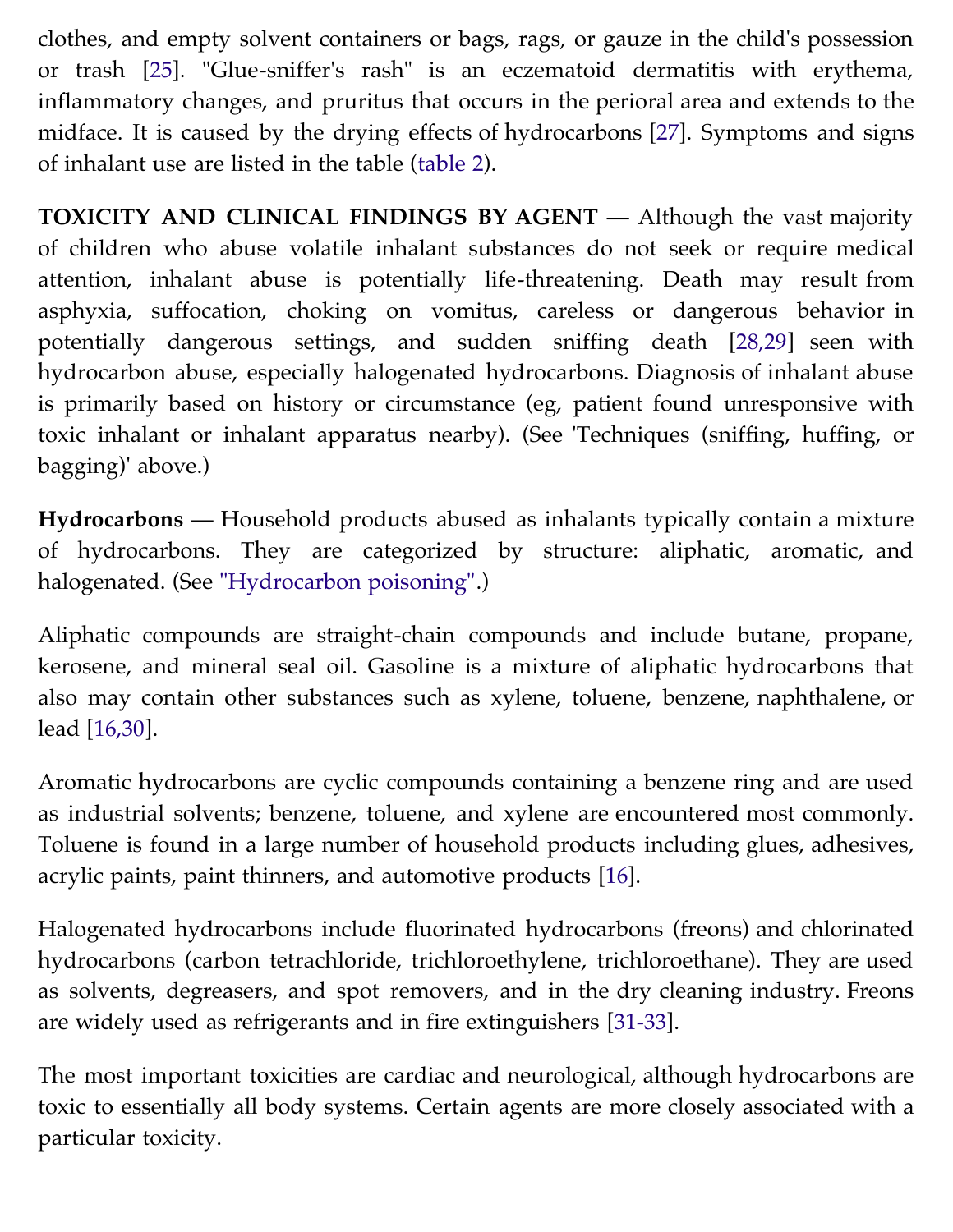**CNS effects** — Acute CNS effects include slurred speech, ataxia, disorientation, headache, hallucinations, agitation, violent behavior, and seizures [\[6,28,34-36\]](https://vpn.ucsf.edu/online/content/,DanaInfo=www.uptodate.com+abstract.do?topicKey=ped_tox%2F6962&refNum=6%2C28%2C34-36). Generalized CNS depression may involve the respiratory centers of the brain, rarely causing respiratory arrest and death [\[37\]](https://vpn.ucsf.edu/online/content/,DanaInfo=www.uptodate.com+abstract.do?topicKey=ped_tox%2F6962&refNum=37). Toluene intoxication can cause temporary or progressive cerebellar dysfunction and cranial neuropathies [[1,6](https://vpn.ucsf.edu/online/content/,DanaInfo=www.uptodate.com+abstract.do?topicKey=ped_tox%2F6962&refNum=1%2C6)].

The long-term CNS effects are equally worrisome and include neurocognitive impairment, cerebellar dysfunction, and peripheral neuropathy [[25,38](https://vpn.ucsf.edu/online/content/,DanaInfo=www.uptodate.com+abstract.do?topicKey=ped_tox%2F6962&refNum=25%2C38)]. The neurologic findings may be related to loss of brain mass or abnormal perfusion. Computed tomography (CT) and magnetic resonance imaging (MRI) of inhalant users demonstrates loss of brain mass and degeneration of white matter (also called "toxic leukoencephalopathy"), respectively [[39-42](https://vpn.ucsf.edu/online/content/,DanaInfo=www.uptodate.com+abstract.do?topicKey=ped_tox%2F6962&refNum=39-42)]. Single photon emission computed tomography (SPECT) in long-term inhalant users demonstrates abnormal perfusion [\[43\]](https://vpn.ucsf.edu/online/content/,DanaInfo=www.uptodate.com+abstract.do?topicKey=ped_tox%2F6962&refNum=43).

Abuse of gasoline can lead to persistent peripheral neuropathy and myopathy with myoglobinuria and creatine kinase elevation [[44-47](https://vpn.ucsf.edu/online/content/,DanaInfo=www.uptodate.com+abstract.do?topicKey=ped_tox%2F6962&refNum=44-47)]. In addition, Parkinsonism can be caused by octane-enhancing additives [[48](https://vpn.ucsf.edu/online/content/,DanaInfo=www.uptodate.com+abstract.do?topicKey=ped_tox%2F6962&refNum=48)], and lead poisoning may occur if lead[containing gasoline is inhaled. \(See "Childhood lead poisoning: Clinical manifestations](https://vpn.ucsf.edu/online/content/,DanaInfo=www.uptodate.com+topic.do?topicKey=ped_tox/12530&source=see_link) and diagnosis".)

**Cardiovascular effects** — Arrhythmias, myocarditis, or myocardial infarction may rarely occur with acute or chronic use [\[7,49](https://vpn.ucsf.edu/online/content/,DanaInfo=www.uptodate.com+abstract.do?topicKey=ped_tox%2F6962&refNum=7%2C49)]. Chronic heavy use of toluene has been reported to result in a statistically significant increase in QT dispersal, a marker for sudden death in a variety of clinical conditions [\[50\]](https://vpn.ucsf.edu/online/content/,DanaInfo=www.uptodate.com+abstract.do?topicKey=ped_tox%2F6962&refNum=50).

"Sudden sniffing death" where a patient has cardiovascular collapse associated with inhalation of volatile compound has been reported with all classes of hydrocarbon, but is most commonly seen in children who abuse halogenated hydrocarbons [[29,51\]](https://vpn.ucsf.edu/online/content/,DanaInfo=www.uptodate.com+abstract.do?topicKey=ped_tox%2F6962&refNum=29%2C51). Although a rare event, it is unpredictable and can occur in first time users. Commonly, it follows exertion or masturbation, both of which lead to increased catecholamine release [[29,52\]](https://vpn.ucsf.edu/online/content/,DanaInfo=www.uptodate.com+abstract.do?topicKey=ped_tox%2F6962&refNum=29%2C52). It is thought to be due to sensitization of the myocardium to catecholamines that is possibly accentuated by hypoxia associated with inhalant abuse [\[1,27,29,37\]](https://vpn.ucsf.edu/online/content/,DanaInfo=www.uptodate.com+abstract.do?topicKey=ped_tox%2F6962&refNum=1%2C27%2C29%2C37).

## **Other effects**

• Pulmonary effects — Hypoxia may result from displacement of [oxygen](https://vpn.ucsf.edu/online/content/,DanaInfo=www.uptodate.com+topic.do?topicKey=drug_l_z/59794&source=see_link) in the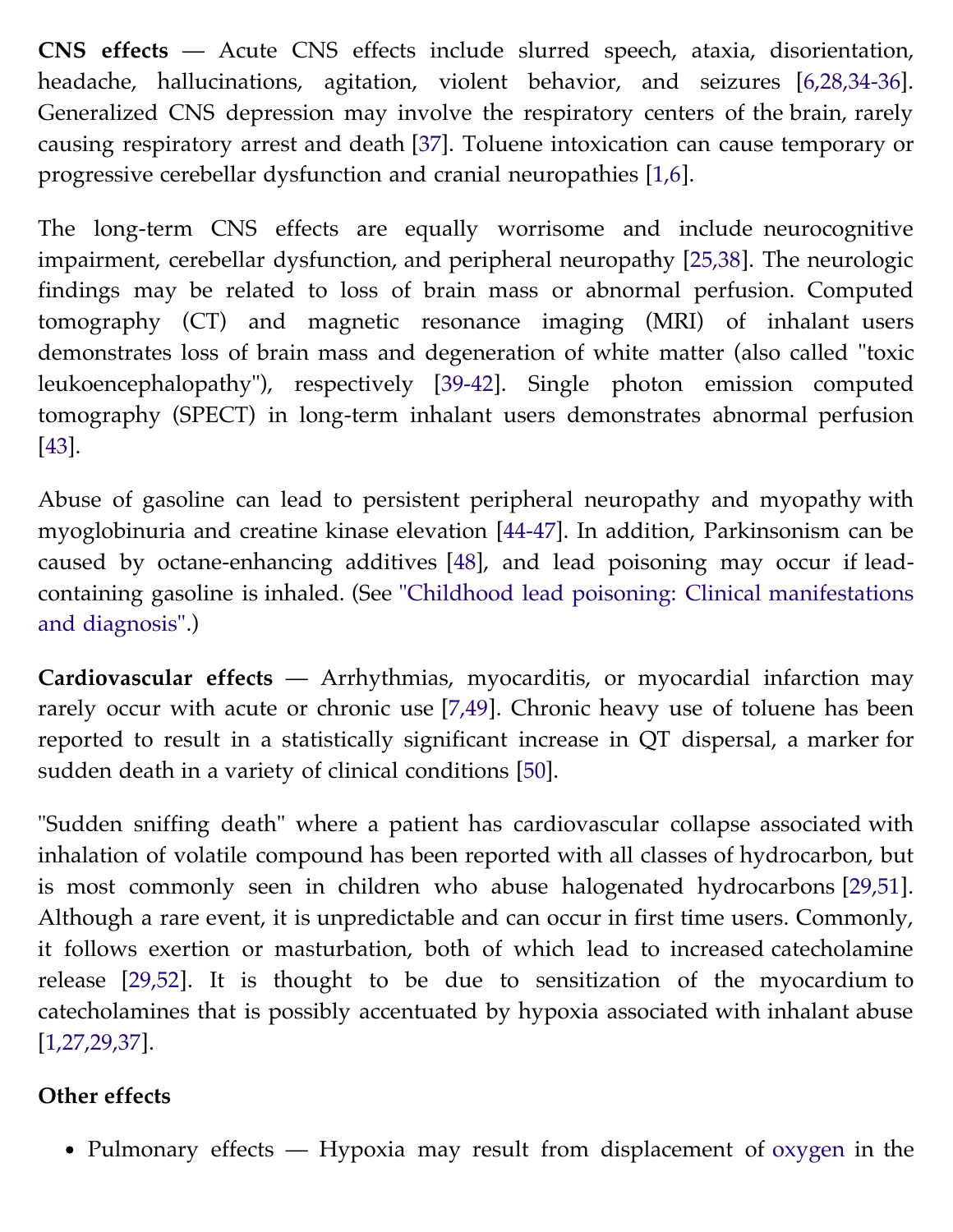alveoli, particularly with butane, isobutane, propane, and [nitrous oxide](https://vpn.ucsf.edu/online/content/,DanaInfo=www.uptodate.com+topic.do?topicKey=drug_l_z/36265&source=see_link) [\[34\]](https://vpn.ucsf.edu/online/content/,DanaInfo=www.uptodate.com+abstract.do?topicKey=ped_tox%2F6962&refNum=34), or suffocation when the patient huffs using a plastic bag. Pneumonitis with surfactant dysfunction, bronchospasm, or noncardiogenic or hemorrhagic pulmonary edema may occur [\[27,31,49,53](https://vpn.ucsf.edu/online/content/,DanaInfo=www.uptodate.com+abstract.do?topicKey=ped_tox%2F6962&refNum=27%2C31%2C49%2C53)]. Exposure to fluorocarbon may cause a reactive airway syndrome similar to asthma [[54](https://vpn.ucsf.edu/online/content/,DanaInfo=www.uptodate.com+abstract.do?topicKey=ped_tox%2F6962&refNum=54)]. Pneumothorax may occur if gas [is inhaled directly from a pressurized tank \[](https://vpn.ucsf.edu/online/content/,DanaInfo=www.uptodate.com+topic.do?topicKey=pedipulm/10010&source=see_link)[2](https://vpn.ucsf.edu/online/content/,DanaInfo=www.uptodate.com+abstract.do?topicKey=ped_tox%2F6962&refNum=25)[5\]. \(See "Spontaneous pneumothorax](https://vpn.ucsf.edu/online/content/,DanaInfo=www.uptodate.com+topic.do?topicKey=pedipulm/10010&source=see_link) in children".)

- Gastrointestinal effects The gastrointestinal effects of inhalant use include nausea, vomiting, and abdominal cramps [[34,49\]](https://vpn.ucsf.edu/online/content/,DanaInfo=www.uptodate.com+abstract.do?topicKey=ped_tox%2F6962&refNum=34%2C49). Anorexia and loss of weight may occur with chronic abuse [\[25\]](https://vpn.ucsf.edu/online/content/,DanaInfo=www.uptodate.com+abstract.do?topicKey=ped_tox%2F6962&refNum=25). Chlorinated solvents such as trichloroethylene and 1,1,1-trichloroethane are hepatotoxic [[55](https://vpn.ucsf.edu/online/content/,DanaInfo=www.uptodate.com+abstract.do?topicKey=ped_tox%2F6962&refNum=55)].
- Renal effects Volatile substance use may cause metabolic acidosis, urinary calculi, and glomerulonephritis [[4,14,21,34](https://vpn.ucsf.edu/online/content/,DanaInfo=www.uptodate.com+abstract.do?topicKey=ped_tox%2F6962&refNum=4%2C14%2C21%2C34)]. Toluene, in particular, causes metabolic acidosis with profound potassium and phosphate wasting [[56,57\]](https://vpn.ucsf.edu/online/content/,DanaInfo=www.uptodate.com+abstract.do?topicKey=ped_tox%2F6962&refNum=56%2C57). (See "The Δanion gap/ΔHCO3 ratio in patients with metabolic acidosis", section on ['Toluene inhalation' and "Causes of hypokalemia", section on 'Nonreabsorbable](https://vpn.ucsf.edu/online/content/,DanaInfo=www.uptodate.com+topic.do?topicKey=fldlytes/12498&source=see_link&anchor=H8#H8) anions'.)
- Hematologic effects Inhalant abuse, particularly chronic abuse of benzene, may cause aplastic anemia and malignancy (eg, leukemia, lymphoma, multiple myeloma) [\[25,55,58-60](https://vpn.ucsf.edu/online/content/,DanaInfo=www.uptodate.com+abstract.do?topicKey=ped_tox%2F6962&refNum=25%2C55%2C58-60)]. Inhalation of methylene chloride (dichloromethane), which is metabolized to carbon monoxide, can result in a clinically important carboxyhemoglobin level [[61](https://vpn.ucsf.edu/online/content/,DanaInfo=www.uptodate.com+abstract.do?topicKey=ped_tox%2F6962&refNum=61)].
- Dermatologic effects "Glue-sniffer's rash" is an eczematoid dermatitis with erythema, inflammatory changes, and pruritus that occurs in the perioral area and extends to the midface. It is caused by the drying effects of hydrocarbons [\[27\]](https://vpn.ucsf.edu/online/content/,DanaInfo=www.uptodate.com+abstract.do?topicKey=ped_tox%2F6962&refNum=27). Burns may occur when a flammable inhalant ignites.
- Musculoskeletal effects Heavy toluene abuse is associated with generalized muscular weakness (often to the point of quadriparesis) and is typically accompanied by metabolic acidosis, profound hypokalemia, hypophosphatemia, rhabdomyolysis, and elevated creatine kinase. These metabolic abnormalities are caused primarily by the conversion of toluene to hippuric acid, with the subsequent rapid excretion of hippurate in the urine [[62](https://vpn.ucsf.edu/online/content/,DanaInfo=www.uptodate.com+abstract.do?topicKey=ped_tox%2F6962&refNum=62)]. (See "The Δanion gap/ Δ[HCO3 ratio in patients with metabolic acidosis", section on 'Toluene inhalation'.\)](https://vpn.ucsf.edu/online/content/,DanaInfo=www.uptodate.com+topic.do?topicKey=fldlytes/12498&source=see_link&anchor=H8#H8)
- Pregnancy and postnatal effects Inhalant use during pregnancy may increase [the risk of spontaneous abortion, premature delivery, or fetal malformation \[63-](https://vpn.ucsf.edu/online/content/,DanaInfo=www.uptodate.com+abstract.do?topicKey=ped_tox%2F6962&refNum=63-65) 65]. Toluene, in particular, is associated with oral clefts, micrognathia,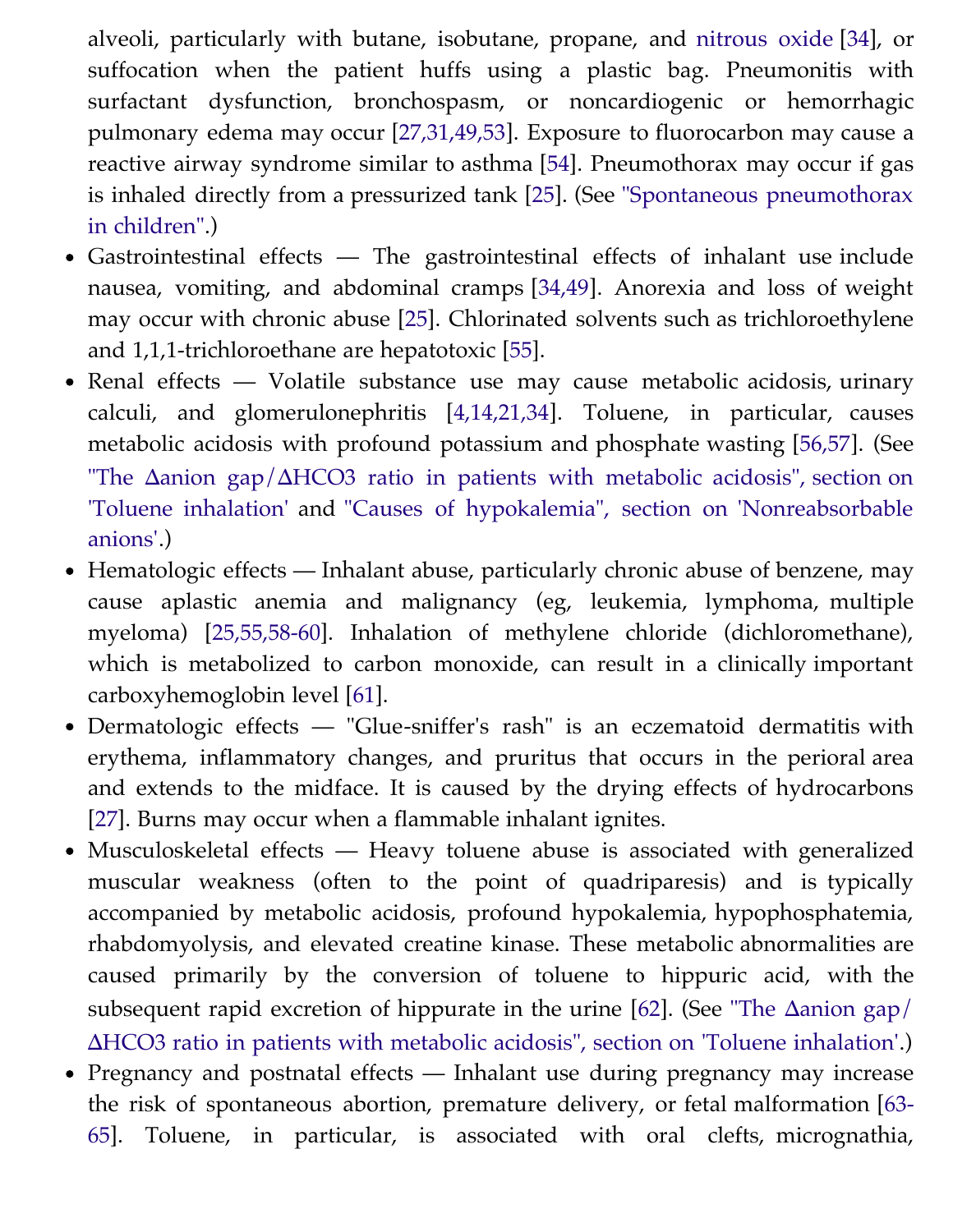microcephaly, growth deficiency, and developmental delay [[66](https://vpn.ucsf.edu/online/content/,DanaInfo=www.uptodate.com+abstract.do?topicKey=ped_tox%2F6962&refNum=66)]. Infants born to mothers who used inhalants during pregnancy may have symptoms of withdrawal [[67](https://vpn.ucsf.edu/online/content/,DanaInfo=www.uptodate.com+abstract.do?topicKey=ped_tox%2F6962&refNum=67)].

• Miscellaneous — Trauma can result from falls, drowning, or motor vehicle accidents during the period of intoxication [[68,69](https://vpn.ucsf.edu/online/content/,DanaInfo=www.uptodate.com+abstract.do?topicKey=ped_tox%2F6962&refNum=68%2C69)].

**Nitrous oxide** — [Nitrous oxide](https://vpn.ucsf.edu/online/content/,DanaInfo=www.uptodate.com+topic.do?topicKey=drug_l_z/36265&source=see_link) (NO) is used as a propellant in canisters of whipped cream, as a power booster in automobiles and motorcycles, and as a sedative/amnestic agent for painful medical and dental procedures. It usually is inhaled from a balloon [\[23\]](https://vpn.ucsf.edu/online/content/,DanaInfo=www.uptodate.com+abstract.do?topicKey=ped_tox%2F6962&refNum=23). Neurologic, hematologic, and reproductive toxicity may result from exposure to NO.

• Neurologic effects — Neurologic toxicity is well documented in patients who abuse NO. Abuse is associated with a myriad of neurological findings including polyneuropathy [\[26,70-72](https://vpn.ucsf.edu/online/content/,DanaInfo=www.uptodate.com+abstract.do?topicKey=ped_tox%2F6962&refNum=26%2C70-72)], ataxia [[71,73,74](https://vpn.ucsf.edu/online/content/,DanaInfo=www.uptodate.com+abstract.do?topicKey=ped_tox%2F6962&refNum=71%2C73%2C74)], and psychosis [[73,75](https://vpn.ucsf.edu/online/content/,DanaInfo=www.uptodate.com+abstract.do?topicKey=ped_tox%2F6962&refNum=73%2C75)]. Neurotoxicity is potentially reversible with B12 supplementation and abstinence from NO.

The neurotoxicity of NO is due to its effects on [vitamin B12](https://vpn.ucsf.edu/online/content/,DanaInfo=www.uptodate.com+topic.do?topicKey=ped_drug/48549&source=see_link). Vitamin B12 is a coenzyme of methionine synthase. [Nitrous oxide](https://vpn.ucsf.edu/online/content/,DanaInfo=www.uptodate.com+topic.do?topicKey=drug_l_z/36265&source=see_link) converts vitamin B12 from the active monovalent form to the inactive bivalent form, thereby causing an irreversible inhibition of methionine synthase. Methionine synthase is a ubiquitous cytosolic enzyme that plays a crucial role in the generation of methyl groups for the synthesis of DNA, RNA, and myelin, among other products. The clinical effects are similar to the subacute combined degeneration syndrome associated with pernicious anemia [\[76\]](https://vpn.ucsf.edu/online/content/,DanaInfo=www.uptodate.com+abstract.do?topicKey=ped_tox%2F6962&refNum=76). Nitrous oxide is known to precipitate vitamin B12 deficiency when used on a chronic basis or acutely in patients with marginal stores of vitamin B12 such as the elderly or malnourished [[74](https://vpn.ucsf.edu/online/content/,DanaInfo=www.uptodate.com+abstract.do?topicKey=ped_tox%2F6962&refNum=74)].

- Hematologic effects NO has the potential for causing megaloblastic anemia on the basis of its interaction with B12. This has not been reported in patients who abuse NO, although it has been noted when NO was used as an anesthetic agent [\[77,78](https://vpn.ucsf.edu/online/content/,DanaInfo=www.uptodate.com+abstract.do?topicKey=ped_tox%2F6962&refNum=77%2C78)].
- Reproductive effects Given NO effects on [Vitamin B12](https://vpn.ucsf.edu/online/content/,DanaInfo=www.uptodate.com+topic.do?topicKey=ped_drug/48549&source=see_link) and methionine synthase, it is plausible to assume that NO may have reproductive health risks. Animal studies have demonstrated fetotoxicity with prolonged exposure to NO. Human studies are difficult to interpret given the number of confounding variables [\[21\]](https://vpn.ucsf.edu/online/content/,DanaInfo=www.uptodate.com+abstract.do?topicKey=ped_tox%2F6962&refNum=21). However, a study of occupationally exposed healthcare workers has demonstrated a dose-dependent correlation between NO exposure and DNA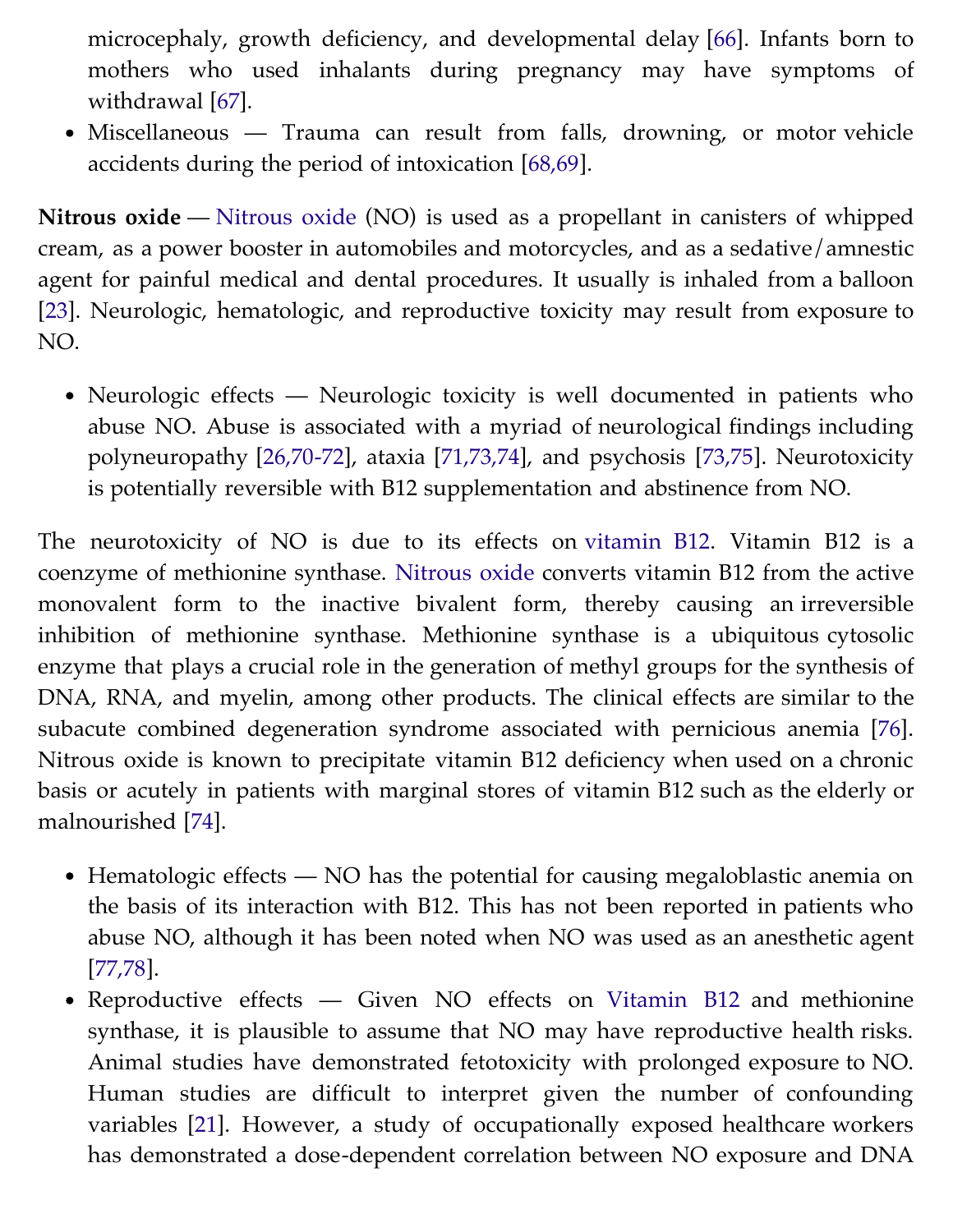damage [\[79\]](https://vpn.ucsf.edu/online/content/,DanaInfo=www.uptodate.com+abstract.do?topicKey=ped_tox%2F6962&refNum=79).

• Pulmonary effects — Pneumothorax may occur if gas is inhaled directly from a pressurized tank [\[25,80](https://vpn.ucsf.edu/online/content/,DanaInfo=www.uptodate.com+abstract.do?topicKey=ped_tox%2F6962&refNum=25%2C80)]. (See ["Spontaneous pneumothorax in children".](https://vpn.ucsf.edu/online/content/,DanaInfo=www.uptodate.com+topic.do?topicKey=pedipulm/10010&source=see_link))

**Nitrites** — Alkyl nitrites (amyl, butyl, and isobutyl nitrites) have been used and abused for nearly 150 years [[81](https://vpn.ucsf.edu/online/content/,DanaInfo=www.uptodate.com+abstract.do?topicKey=ped_tox%2F6962&refNum=81)]. [Amyl nitrite](https://vpn.ucsf.edu/online/content/,DanaInfo=www.uptodate.com+topic.do?topicKey=ped_drug/14588&source=see_link) is available by prescription for treatment of angina pectoris and as part of the "cyanide kit" for treatment of cyanide toxicity. It is available in a glass ampule encased in a woven absorbent covering. The ampule is broken or "popped" and the covering held close to the nose and inhaled. Butyl and isobutyl nitrites (also known as "Rush" and "Climax") are used as room deodorizers, particularly for locker rooms. They also are sold as "liquid incense." They were banned by the Anti-Drug Abuse Act of 1988, but are still available illegally, as are isopropyl and cyclohexyl nitrites [[81](https://vpn.ucsf.edu/online/content/,DanaInfo=www.uptodate.com+abstract.do?topicKey=ped_tox%2F6962&refNum=81)]. They are typically sniffed directly from the container.

Inhalation of nitrate causes smooth muscle relaxation resulting in peripheral vasodilatation, flushing, and hypotension with reflex tachycardia. Dilation of cerebral blood vessels causes an increase in intracranial pressure (the "rush" reportedly experienced by users), headache, nausea, and syncope. Skin irritation, tracheobronchitis, and allergic reactions with wheezing and pruritus may occur [\[82,83](https://vpn.ucsf.edu/online/content/,DanaInfo=www.uptodate.com+abstract.do?topicKey=ped_tox%2F6962&refNum=82%2C83)].

Inhalation of nitrite may cause acute acquired methemoglobinemia, although this [toxicity is much more common after oral ingestions \[](https://vpn.ucsf.edu/online/content/,DanaInfo=www.uptodate.com+topic.do?topicKey=red_cell/20476&source=see_link&anchor=H8#H8)[81,84](https://vpn.ucsf.edu/online/content/,DanaInfo=www.uptodate.com+abstract.do?topicKey=ped_tox%2F6962&refNum=81%2C84)[\]. \(See "Extrinsic](https://vpn.ucsf.edu/online/content/,DanaInfo=www.uptodate.com+topic.do?topicKey=red_cell/20476&source=see_link&anchor=H8#H8) nonautoimmune hemolytic anemia due to drugs and toxins", section on 'Nitrites'.) Patients with acute acquired methemoglobinemia are symptomatic because the acute impairment of [oxygen](https://vpn.ucsf.edu/online/content/,DanaInfo=www.uptodate.com+topic.do?topicKey=drug_l_z/59794&source=see_link) delivery to tissues does not allow sufficient time for compensatory mechanisms. Early symptoms include headache, fatigue, dyspnea, and lethargy. At higher methemoglobin levels (eg, greater than 70 percent), respiratory depression, altered consciousness, shock, seizures, and death may occur [[16,81,85,86\]](https://vpn.ucsf.edu/online/content/,DanaInfo=www.uptodate.com+abstract.do?topicKey=ped_tox%2F6962&refNum=16%2C81%2C85%2C86).

In addition, nitrite vapors are highly flammable, and serious burn injuries can occur if the substance comes into contact with a candle, cigarette, or other open flame.

**ANCILLARY STUDIES** — All patients with inhalant intoxication should have the following performed:

- Pulse oximetry
- Electrocardiogram and continuous cardiac monitoring for arrhythmias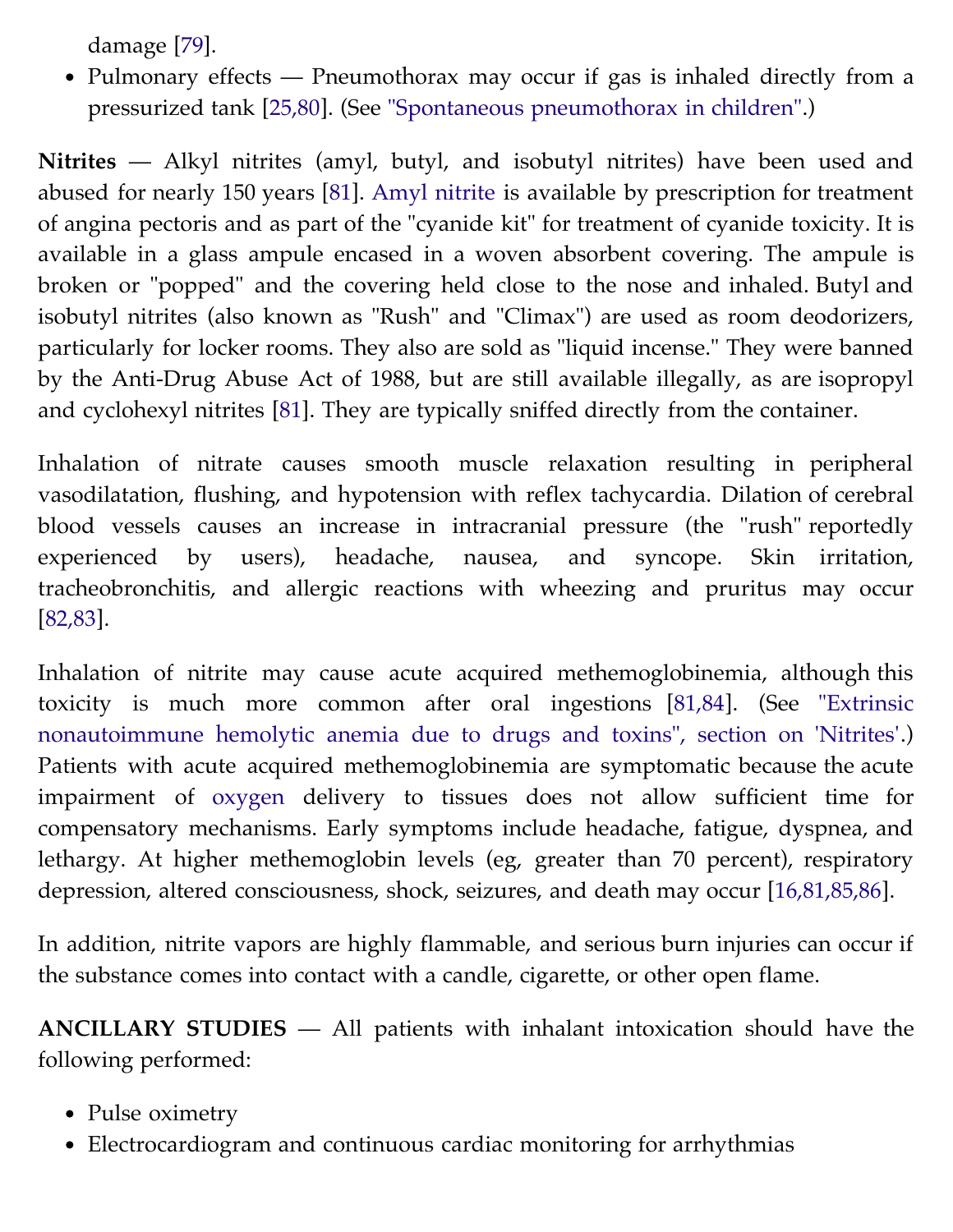Urine screen for drugs of abuse

In addition, the following may be performed, especially in adolescents suspected of chronic abuse [[17](https://vpn.ucsf.edu/online/content/,DanaInfo=www.uptodate.com+abstract.do?topicKey=ped_tox%2F6962&refNum=17)]:

- Complete blood count to evaluate for bone marrow suppression (benzene abuse)
- Serum electrolytes to identify hypokalemia and metabolic acidosis (toluene abuse)
- Liver enzymes (AST [aspartate aminotransferase] and ALT [alanine aminotransferase]), blood urea nitrogen, and serum creatinine to detect liver or renal impairment (halogenated hydrocarbons)
- Urine rapid dipstick and microscopic urinalysis to assess for renal tubular acidosis (chronic toluene use) or findings consistent with interstitial nephritis (halogenated hydrocarbons). (See ["Overview of renal tubular acidosis"](https://vpn.ucsf.edu/online/content/,DanaInfo=www.uptodate.com+topic.do?topicKey=fldlytes/4625&source=see_link).)

Methemoglobin levels should be obtained if nitrite abuse is suspected or if clinical features of methemoglobinemia are evident (eg, chocolate brown venous blood or [cyanosis that does not resolve with supplemental](https://vpn.ucsf.edu/online/content/,DanaInfo=www.uptodate.com+topic.do?topicKey=red_cell/17575&source=see_link&anchor=H7#H7) [oxygen](https://vpn.ucsf.edu/online/content/,DanaInfo=www.uptodate.com+topic.do?topicKey=drug_l_z/59794&source=see_link)[\). \(See "Clinical features,](https://vpn.ucsf.edu/online/content/,DanaInfo=www.uptodate.com+topic.do?topicKey=red_cell/17575&source=see_link&anchor=H7#H7) diagnosis, and treatment of methemoglobinemia", section on 'Clinical features'.)

A venous blood lead level is appropriate in patients in whom volatile abuse using leaded gasoline is suspected.

A chest radiograph should be obtained in patients with hypoxemia, rales, or respiratory distress. Abnormalities on chest radiograph may develop as late as 24 hours after exposure in symptomatic patients [[27](https://vpn.ucsf.edu/online/content/,DanaInfo=www.uptodate.com+abstract.do?topicKey=ped_tox%2F6962&refNum=27)]. They include increased bronchovascular markings, bibasilar and perihilar infiltrates, and pneumatoceles [\[27\]](https://vpn.ucsf.edu/online/content/,DanaInfo=www.uptodate.com+abstract.do?topicKey=ped_tox%2F6962&refNum=27).

Although exposure to some hydrocarbons may be confirmed by detection of urinary metabolites (eg, tricholoroethanol after chlorinated hydrocarbon exposure, hippuric acid after toluene exposure) or directly measured in the blood (eg, toluene), these laboratory studies are not rapidly available and do not change management priorities. Thus, the diagnosis of hydrocarbon exposure is based on clinical features.

**DIFFERENTIAL DIAGNOSIS** — Many other toxins may cause altered mental status or cardiac arrhythmias in overdose. Often, characteristic clinical findings can help [differentiate these from inhalant abuse \(t](https://vpn.ucsf.edu/online/content/,DanaInfo=www.uptodate.com+topic.do?topicKey=ped_tox/3023&source=see_link)[able](https://vpn.ucsf.edu/online/content/,DanaInfo=www.uptodate.com+image.do?imageKey=EM%2F4067) [3\). \(See "Approach to the child with](https://vpn.ucsf.edu/online/content/,DanaInfo=www.uptodate.com+topic.do?topicKey=ped_tox/3023&source=see_link) occult toxic exposure".)

When hydrocarbons are inhaled, the characteristic sweet solvent odor of halogenated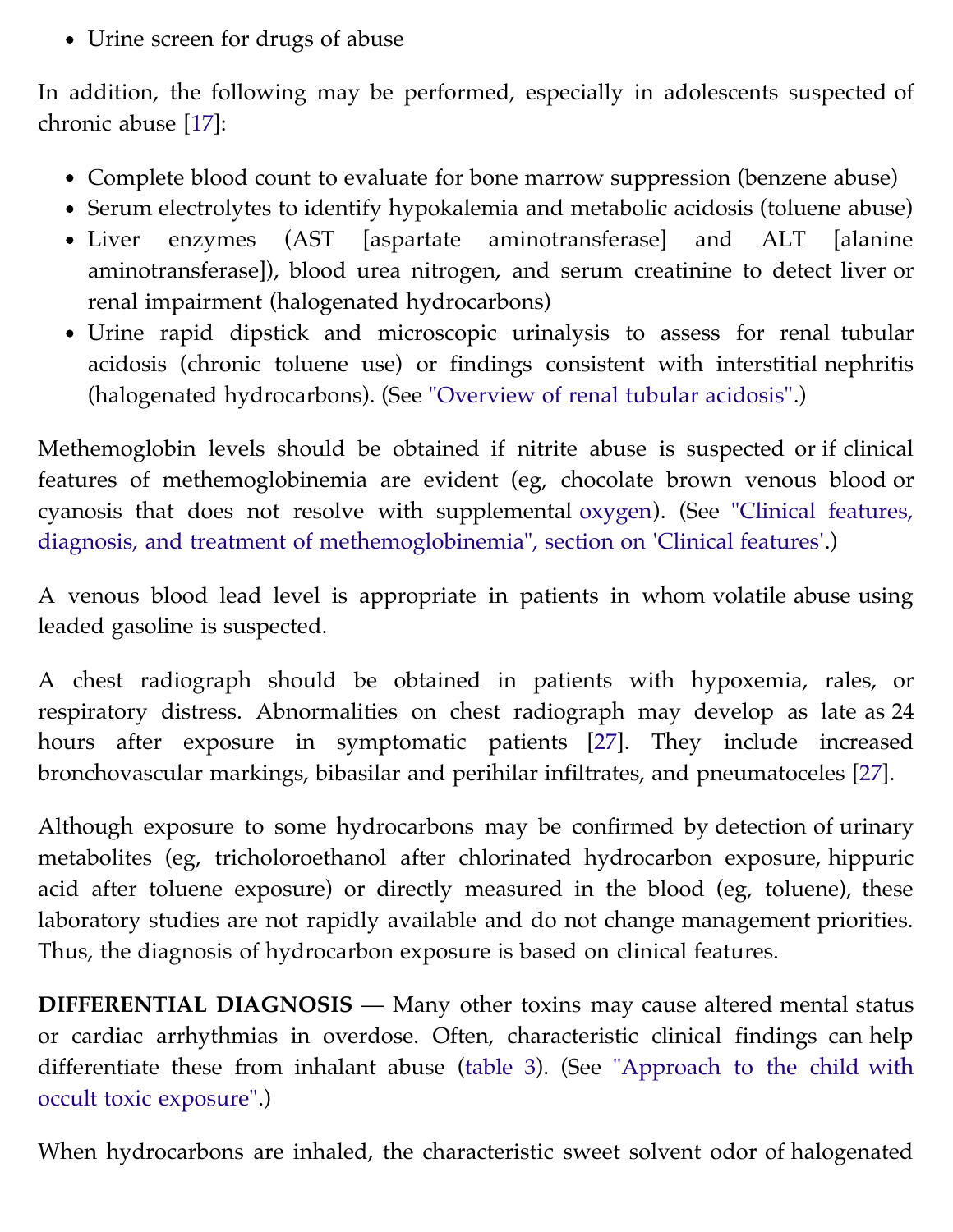hydrocarbons or the "glue" odor of toluene may be detectable on the breath.

**TREATMENT** — Management of acute inhalant intoxication is supportive. Maintenance of cardiorespiratory function and removal of the child from the source of the toxin (eg, bottle, rag or bag, or contaminated clothing) are of primary importance.

**Supportive care** — Supplemental 100 percent [oxygen](https://vpn.ucsf.edu/online/content/,DanaInfo=www.uptodate.com+topic.do?topicKey=drug_l_z/59794&source=see_link) by a nonrebreather face mask is administered to treat hypoxia.

- Airway and breathing Respiratory depression often responds transiently to tactile stimulation of the patient. However, clinicians should proceed with endotracheal intubation and mechanical ventilation if there is any doubt about the patient's ability to breathe adequately on their own or if pulmonary aspiration poses a significant risk.
- Circulation Children with ventricular arrhythmias should receive countershock treatment according to standard protocols [\(algorithm 1](https://vpn.ucsf.edu/online/content/,DanaInfo=www.uptodate.com+image.do?imageKey=PEDS%2F20586) and [algorithm 2](https://vpn.ucsf.edu/online/content/,DanaInfo=www.uptodate.com+image.do?imageKey=PEDS%2F20587)). (See ["Defibrillation and cardioversion in children \(including automatic external](https://vpn.ucsf.edu/online/content/,DanaInfo=www.uptodate.com+topic.do?topicKey=ped_proc/11155&source=see_link) defibrillation)".)

Children who have inhaled halogenated hydrocarbons may develop ventricular arrhythmias in response to parenterally administered [epinephrine](https://vpn.ucsf.edu/online/content/,DanaInfo=www.uptodate.com+topic.do?topicKey=ped_drug/68589&source=see_link) or other catecholamines (eg, norepinephrine) because these treatments can precipitate or worsen arrhythmias in the irritable myocardium [\[49,60](https://vpn.ucsf.edu/online/content/,DanaInfo=www.uptodate.com+abstract.do?topicKey=ped_tox%2F6962&refNum=49%2C60)]. In contrast, [amiodarone](https://vpn.ucsf.edu/online/content/,DanaInfo=www.uptodate.com+topic.do?topicKey=ped_drug/11177&source=see_link) has been successfully used to treat butane-induced ventricular fibrillation [\[87\]](https://vpn.ucsf.edu/online/content/,DanaInfo=www.uptodate.com+abstract.do?topicKey=ped_tox%2F6962&refNum=87). We suggest that these patients receive intravenous amiodarone (5 mg per kilogram) or [lidocaine](https://vpn.ucsf.edu/online/content/,DanaInfo=www.uptodate.com+topic.do?topicKey=ped_drug/103058&source=see_link) (1 mg per kilogram) instead of catecholamines.

For patients who persist with ventricular arrhythmias despite the use of Pediatric Advanced Life Support protocols, the clinician may attempt administration of propranolol or esmolol, which have reversed arrhythmias in patients poisoned with trichloroethylene [[88,89\]](https://vpn.ucsf.edu/online/content/,DanaInfo=www.uptodate.com+abstract.do?topicKey=ped_tox%2F6962&refNum=88%2C89).

**Antidotes** — Specific antidotes may be necessary to treat methemoglobinemia caused by nitrite exposure or lead toxicity due to inhalation of leaded gasoline:

• Patients with methemoglobinemia who are symptomatic should be treated with high-dose [oxygen](https://vpn.ucsf.edu/online/content/,DanaInfo=www.uptodate.com+topic.do?topicKey=drug_l_z/59794&source=see_link) and intravenous [methylene blue](https://vpn.ucsf.edu/online/content/,DanaInfo=www.uptodate.com+topic.do?topicKey=ped_drug/114649&source=see_link). (See "Clinical features, [diagnosis, and treatment of methemoglobinemia", section on 'Acquired](https://vpn.ucsf.edu/online/content/,DanaInfo=www.uptodate.com+topic.do?topicKey=red_cell/17575&source=see_link&anchor=H13#H13)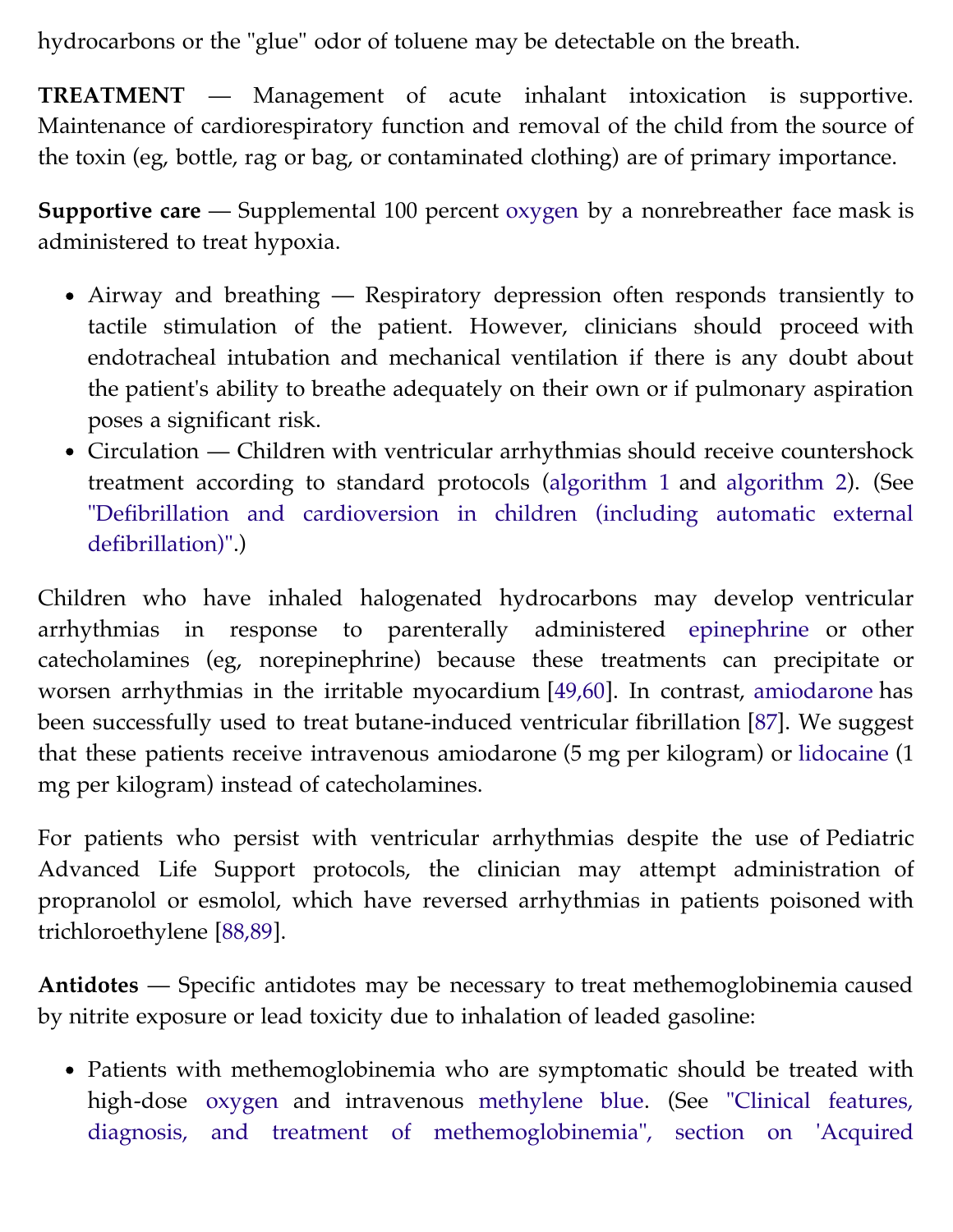[methemoglobinemia'.\)](https://vpn.ucsf.edu/online/content/,DanaInfo=www.uptodate.com+topic.do?topicKey=red_cell/17575&source=see_link&anchor=H13#H13)

Lead toxicity may require chelation therapy, depending on the results of lead levels obtained from whole blood. (See ["Childhood lead poisoning: Treatment"](https://vpn.ucsf.edu/online/content/,DanaInfo=www.uptodate.com+topic.do?topicKey=ped_tox/13637&source=see_link).)

**Psychiatric care** — Acutely, patients with findings of inhalation abuse should undergo screening for depression and suicidality [[14](https://vpn.ucsf.edu/online/content/,DanaInfo=www.uptodate.com+abstract.do?topicKey=ped_tox%2F6962&refNum=14)].

Long-term management includes referral for addiction treatment and a formal period of detoxification if indicated [[25](https://vpn.ucsf.edu/online/content/,DanaInfo=www.uptodate.com+abstract.do?topicKey=ped_tox%2F6962&refNum=25)]. Chronic complications of abuse may resolve if the patient remains drug-free. Polydrug use and coexisting psychopathology are common occurrences, complicating the treatment of these children. Residential treatment may improve outcome. Systematic data comparing different approaches to treatment are lacking [[1\]](https://vpn.ucsf.edu/online/content/,DanaInfo=www.uptodate.com+abstract.do?topicKey=ped_tox%2F6962&refNum=1).

**Disposition** — Patients with significant toxicity marked by central nervous system findings (eg, coma, seizures) or cardiac arrhythmias warrant hospital admission to a unit with pediatric critical care capability.

Children who receive treatment for methemoglobinemia or lead toxicity may also require admission depending on the degree of toxicity.

Children who express suicidal thoughts need urgent psychiatric evaluation for possible admission to a mental health facility.

Patients who are asymptomatic in the emergency department or have mild symptoms (eg, lethargy) that quickly resolve may be discharged home as long as appropriate mental health and primary care follow-up are assured.

**PREVENTION** — The American Academy of Pediatrics encourages pediatricians to increase their awareness of the clinical features and complications of inhalant abuse and to promote education about the health hazards of inhalants to children, adolescents, parents, teachers, and vendors of volatile substances [\[28\]](https://vpn.ucsf.edu/online/content/,DanaInfo=www.uptodate.com+abstract.do?topicKey=ped_tox%2F6962&refNum=28).

The Massachusetts Department of Public Health has developed a suggested action plan for prevention of inhalant abuse [\(www.state.ma.us/dph/inhalant\)](https://vpn.ucsf.edu/dph/,DanaInfo=www.state.ma.us+inhalant). Their suggestions include the following:

Review purchases of school supplies and substitute water-based products for solvent-based products whenever possible. Explain that the school is looking for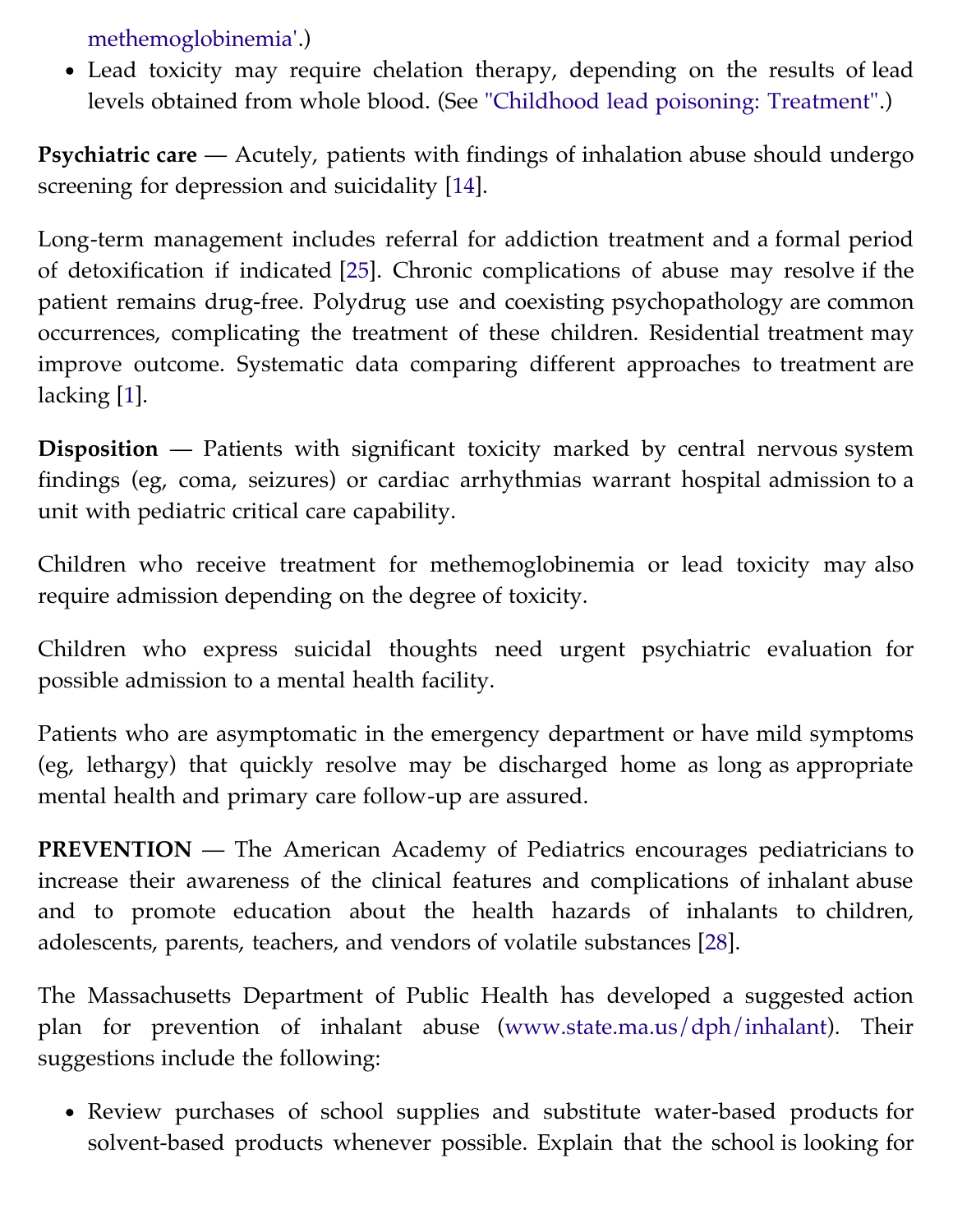ways to reduce indoor air pollution. Describing solvent-based products as inhalants or drugs may arouse the curiosity of students.

- Closely monitor the use of solvent-based products and gases; in schools, such products should be checked out and in.
- Provide information to school faculty, staff, and nurses.
- Educate parents about the dangers of inhalant abuse.
- Review the appropriate use and consequences of misuse of solvents and gases whenever these products are used (eg, vocational programs, science, art).
- Develop a plan of action to treat students who use inhalants.

**SUMMARY AND RECOMMENDATIONS** — Inhalant abuse is common. Unlike nearly all other classes of drugs, their use is most prevalent among younger adolescents with use peaking between 7th and 9th grade among school children in the United States. (See 'Epidemiology' above.)

## **Abuse**

- Volatile substances produce a rapid feeling of euphoria and inebriation because of their rapid absorption through the pulmonary vascular bed and their lipophilic properties that allow for quick deposition into the brain. (See 'Mechanism of action' above.)
- The most frequently used inhalants include glue, shoe polish, or toluene; gasoline or lighter fluid; [nitrous oxide](https://vpn.ucsf.edu/online/content/,DanaInfo=www.uptodate.com+topic.do?topicKey=drug_l_z/36265&source=see_link) or "whippits"; and spray paints. Each of these substances may contain more than one toxic compound ([table 1](https://vpn.ucsf.edu/online/content/,DanaInfo=www.uptodate.com+image.do?imageKey=PEDS%2F21308)). Common methods of abuse involve sniffing, huffing, or bagging to concentrate the inhaled substance. (See 'Epidemiology' above and 'Techniques (sniffing, huffing, or bagging)' above.)

**Clinical findings** — Inhalant abuse frequently goes undetected. Clues to inhalant abuse include chemical odors on the breath, skin, or clothes and empty solvent containers or bags, rags, or gauze in the child's possession or trash. Children may also display characteristic skin changes (eg, glue sniffer's rash) ([table 2](https://vpn.ucsf.edu/online/content/,DanaInfo=www.uptodate.com+image.do?imageKey=PEDS%2F21118)). (See 'Recognition of inhalant abuse' above.)

• Inhalant abuse is potentially life-threatening. Death may result from asphyxia, suffocation, choking on vomitus, careless or dangerous behavior in potentially dangerous settings, and sudden sniffing death seen with hydrocarbon abuse. (See 'Toxicity and clinical findings by agent' above.)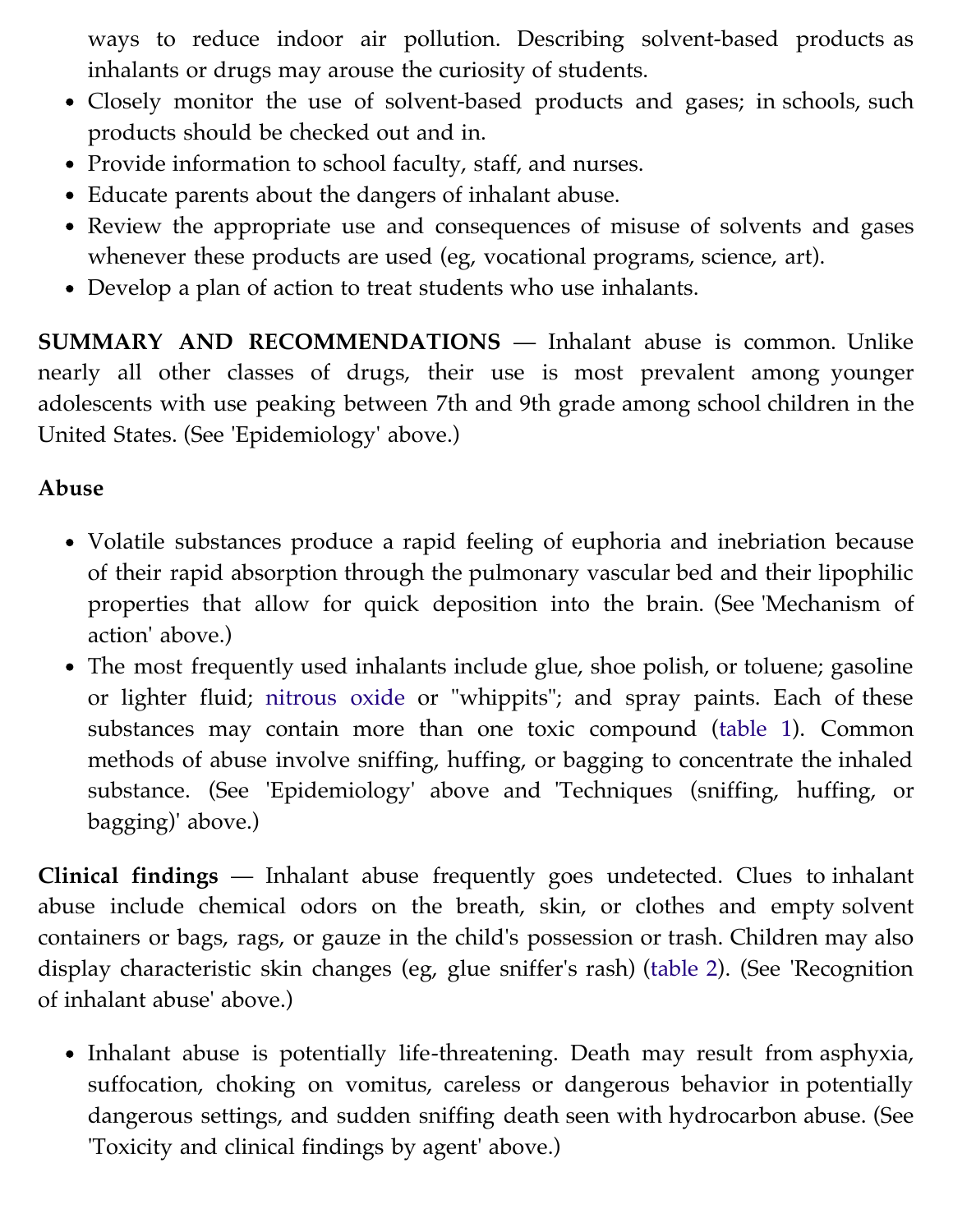- Cardiac arrhythmias and central nervous system dysfunction (inebriation, agitation, seizures) are the most concerning acute toxic effects of volatile inhalants, especially hydrocarbons. (See 'Toxicity and clinical findings by agent' above.)
- Additional findings or chronic toxicity varies by agent including (see 'Toxicity and clinical findings by agent' above).:
- - Methemoglobinemia (nitrites)
- Lead toxicity (leaded gasoline)
- Polyneuropathy and megaloblastic anemia ([nitrous oxide\)](https://vpn.ucsf.edu/online/content/,DanaInfo=www.uptodate.com+topic.do?topicKey=drug_l_z/36265&source=see_link)
- Muscle weakness, renal tubular acidosis (toluene)
- Carbon monoxide poisoning (methylene chloride)

## **Management**

- Management of acute inhalant intoxication primarily consists of support of airway, breathing, and circulation (see 'Supportive care' above).:
- Supplemental 100 percent [oxygen](https://vpn.ucsf.edu/online/content/,DanaInfo=www.uptodate.com+topic.do?topicKey=drug_l_z/59794&source=see_link) by a nonrebreather face mask should be administered to treat hypoxia.
- Clinicians should proceed with endotracheal intubation and mechanical ventilation if there is any doubt about the patient's ability to breathe adequately on their own or if pulmonary aspiration poses a significant risk.
- Children with ventricular arrhythmias should receive treatment according to standard protocols ([algorithm 1](https://vpn.ucsf.edu/online/content/,DanaInfo=www.uptodate.com+image.do?imageKey=PEDS%2F20586) and [algorithm 2](https://vpn.ucsf.edu/online/content/,DanaInfo=www.uptodate.com+image.do?imageKey=PEDS%2F20587)).

[\(See "Defibrillation and cardioversion in children \(including automatic external](https://vpn.ucsf.edu/online/content/,DanaInfo=www.uptodate.com+topic.do?topicKey=ped_proc/11155&source=see_link) defibrillation)".)

- Children with cardiac arrhythmias caused by inhalation of halogenated hydrocarbons may have worsening cardiovascular status in response to [epinephrine](https://vpn.ucsf.edu/online/content/,DanaInfo=www.uptodate.com+topic.do?topicKey=ped_drug/68589&source=see_link) or other catecholamines (eg, dopamine, norepinephrine). We suggest that these patients receive intravenous [amiodarone](https://vpn.ucsf.edu/online/content/,DanaInfo=www.uptodate.com+topic.do?topicKey=ped_drug/11177&source=see_link) (5 mg per kilogram) or [lidocaine](https://vpn.ucsf.edu/online/content/,DanaInfo=www.uptodate.com+topic.do?topicKey=ped_drug/103058&source=see_link) (1 mg per kilogram) instead of catecholamines (**[Grade 2C](https://vpn.ucsf.edu/online/content/,DanaInfo=www.uptodate.com+grade.do?gradeId=6&title=Grade+2C)**).
- Specific antidotes may be necessary to treat methemoglobinemia caused by nitrite [exposure or lead toxicity due to inhalation of leaded gasoline. \(See "Clinical](https://vpn.ucsf.edu/online/content/,DanaInfo=www.uptodate.com+topic.do?topicKey=red_cell/17575&source=see_link&anchor=H13#H13) features, diagnosis, and treatment of methemoglobinemia", section on 'Acquired